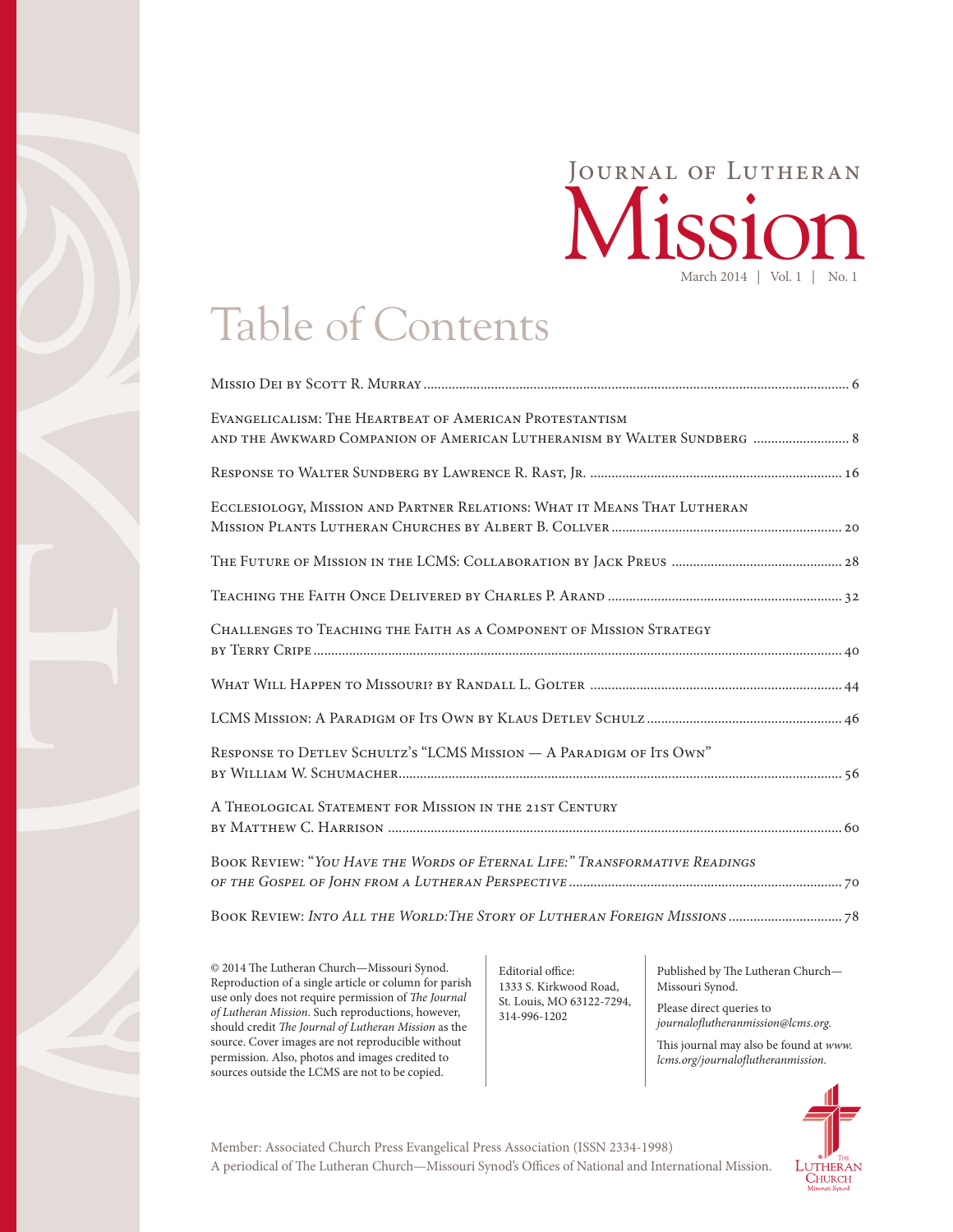## TEACHING THE FAITH ONCE DELIVERED

by Charles P. Arand

**How do Luther's Small and Large Catechisms assist us in carrying out a theology of missions when it comes to dealing with those outside the faith? In this article, the Rev. Dr. Charles P. Arand explains that they provide a framework for thinking about missions along with plenty of theological food-for-thought regarding our assumptions for witness.** 

WE TEND TO ASSOCIATE the catechisms with teaching the faith to our children.<sup>1</sup> That observation alone suggests that we may connect the catechism more with education with teaching the faith to our children.<sup>1</sup> That observation alone suggests that than with missions. Perhaps, however, we shouldn't be so quick to do so. After all, in Baptism children are snatched out of the jaws of Satan and transferred to the kingdom of Christ. They go from being a captive of Satan to becoming a child of God. Luther's baptismal booklet makes that abundantly clear.2 So does the way in which Luther translates Matthew 28 in the Small Catechism: "Go and make disciples of the all heiden" (pagans/heathen),<sup>3</sup> namely, those who stand outside the people of God. And how does one

do this? Baptizing and teaching. Thus catechesis certainly does have a mission dimension to it.

Catechesis becomes all the more important with the confession that the Church is gathered by the Word rather than being based on institutional structures and ritual piety.4 In other words, the Church endures as it

hands down the treasures of the faith from one generation to the next generation. And one wants to hand down to our children, the next generation, nothing but the life-giving Gospel of Christ. The confessors of the Book of

3 Kolb, Wengert, 359, footnote 78.

Concord were keenly aware of that when they repeatedly said that they did not wish to bequeath their descendants any other teaching than that which was set forth in these confessional documents.5 This role for the catechisms alone does much to establish the importance of the catechism for gathering people into the Church and keeping them there.

But it need not stop there. We may also ask, what might the catechisms offer for a theology of missions when it comes to dealing with those outside the faith? Now, I am not going to suggest that the catechisms somehow provide a full-fledged manual on how to do missions. But I will argue that they do provide a framework for thinking about missions along with plenty of theological food-for-

> thought regarding our assumptions for witness.

#### The Historical Setting of Luther's **Catechisms**

Before we look at its theological content, we need to consider briefly the historical settings of Luther's day and ours. After all, nearly five centuries

separate us. Our respective contexts are very different in many ways even as our tasks are the same.

#### The 16th-Century Context

The Church endures as it hands down the treasures of the faith from one generation to the next generation.

> When the visitations of the late 1520s were conducted in the environs around Wittenberg, they uncovered a dismal situation. Many people were largely Christian in name only as is evident from the prefaces of Luther's catechisms. Pagan influences and superstitions abounded. And this remained the case to some extent in the rural countryside around Wittenberg 50 years after the Reformation had

<sup>&</sup>lt;sup>1</sup> See Robert Kolb's *Teaching God's Children God's Teaching* (Hutchinson: Crown Publishing, 1992; Saint Louis: Concordia Seminary Press, 2012).

<sup>2</sup> References in this paper will be to eds. Robert Kolb and Timothy Wengert's *The Book of Concord: The Confessions of the Evangelical Lutheran* (Philadelphia: Fortress Press, 2000). See, for example, the introduction to his baptismal booklet on pgs. 371-375.

<sup>4</sup> See Robert Kolb, "The Sheep and the Voice of the Shepherd. The Ecclesiology of the Lutheran Confessions," *Concordia Journal* 36, 4 (2010): 324-341.

<sup>5</sup> Kolb, Wengert, "Conclusion to Part One of the Augsburg Confession,"58.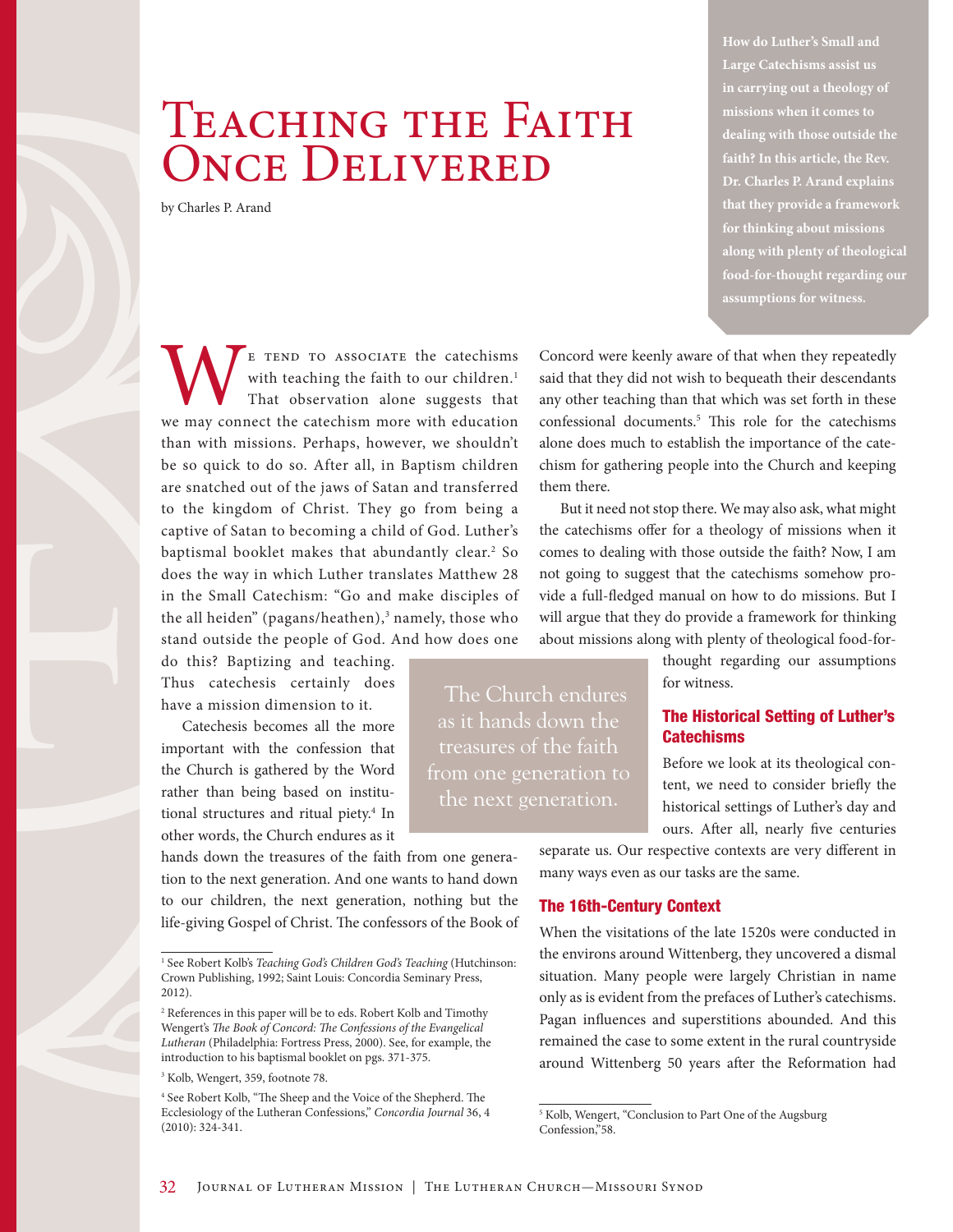come, as uncovered by the Visitations of 1572 (e.g., the use of superstitious/homeopathic magic/zaubern).6

In addition, we must keep in mind that upward of 90 percent to 95 percent of the people in society were illiterate. Thus Luther wrote his catechisms for a culture of orality, to be heard more than to be read. His goal was to equip parents to teach their children — as the subtitle of each chief part indicates. However, perhaps in something of a reality check, Luther also addresses the catechisms to pastors<sup>7</sup> in recognition that most parents were either unable or unwilling to carry out that task (hence the important role of catechetical sermons in the sixteenth century).<sup>8</sup>

#### The 21st-Century Context

We live today in a culture whose institutions and values have been shaped in large measure by Christian ideals.<sup>9</sup>

We also have high rates of literacy compared to the sixteenth century. In addition, Bibles are abundantly available in multiple copies and translations and can be found in many (if not most) homes. Average Christians have access to biblical and theological resources unlike any other period in human history. And in the United States, Christianity has shown a certain vitality of religion unmatched in Europe.10

Yet we see the influence of those Christian forces diminishing today. Biblical literacy and religious literacy continues to decline.<sup>11</sup> Fewer people have grown up within the Church and gone to Sunday school or Christian day schools. As a result, fewer even know the biblical origin of certain common cultural references (e.g., "doubting Thomas"). And yet, we are not dealing with a society (at

8 See Mary Jane Haemig's dissertation, "The Living Voice of the Catechism: German Lutheran Catechetical Preaching 1530-1580" (ThD diss., Harvard University, 1996).

9 See Alvin J. Schmidt, *How Christianity Changed the World* (Grand Rapids: Zondervan, 2004)

least in America) that has never heard of Jesus. But their knowledge of Jesus is often distorted. Their focus is far more on the person and personality of Jesus than the two natures in one person or the office and work of Jesus.12

#### The Big Picture of the Catechism

dealing with a society

that has never heard of Jesus. But their knowledge of Jesus is often distorted.

In spite of our historical distance from the sixteenth century, our goals today should remain the same as they were for Luther. He did not write the catechism as a kind of information dump, theological dictionary or course in systematic theology.13 To the contrary, Luther wrote the catechism in order to form Christians for, as he says, the catechism "contains everything what every Christian should know" (Luther's Large Catechism, Shorter Preface, 2; Kolb-Wengert, 383). We might say that he saw it as a handbook of the Christian life. To make that point, Luther added the word enchiridion (handbook) to the

> title page of the catechism in the 1531 edition. We might even think of it as something of a "survival guide" for the Christian life.

As a handbook, Luther grounds students in the Christian life by rooting them in the heritage of the church. He utilizes the components that he had inherited, namely, the commandments, creed, Lord's Prayer and the Sacraments. We have come to refer to them as the chief parts of

the Christian life. The Catechism of the Catholic Church refers to them as the "pillars of catechesis."14 And then like prior catechisms, Luther inserts a few other elements that he deemed important for his day: prayers, Bible passages and the like.

Luther then uses these various elements to set forth the contours of the entire Christian life. The first three chief parts provide the Christian with a view of life in the

<sup>6</sup> See Charles P. Arand, "'And Use Satanic Arts'? Another Look at Luther's Explanation of the Second Commandment," *Concordia Journal*  (July 1998): 219-224.

<sup>7</sup> Kolb, Wengert, "Handbook, The Small Catechism [of Dr. Martin Luther] for Ordinary Pastors and Preachers," 347.

<sup>10</sup> See Nathan O. Hatch, *The Democratization of American Christianity* (New Haven: Yale University, 1989).

<sup>11</sup> See Stephen R. Prothero, *Religious Illiteracy: What Every American Needs to Know and Doesn't* (San Francisco: HarperOne, 2008).

<sup>12</sup> See Stephen Prothero, *American Jesus: How the Son of God Became a National Icon* (New York: Farrar, Straus and Giroux, 2003); Richard Fox, *Jesus in America: Personal Savior Cultural Hero, National Obsession* (San Francisco: Harper, 2004); and Stephen J. Nichols, *Jesus Made in America: A Cultural History from the Puritans to the Passion of the Christ* (Downers Grove: IVP Academic, 2008).

<sup>&</sup>lt;sup>13</sup> First, there are many topics that Luther does not cover in the catechisms. There is no treatment, for example, of the attributes of God or of the three-fold office of Christ or of His humiliation and exaltation. He suggests that these can be dealt with in later sermons (Second Article).

<sup>&</sup>lt;sup>14</sup> Catechism of the Catholic Church, 2nd ed. (Washington, D.C.: United States Catholic Conference, 2000).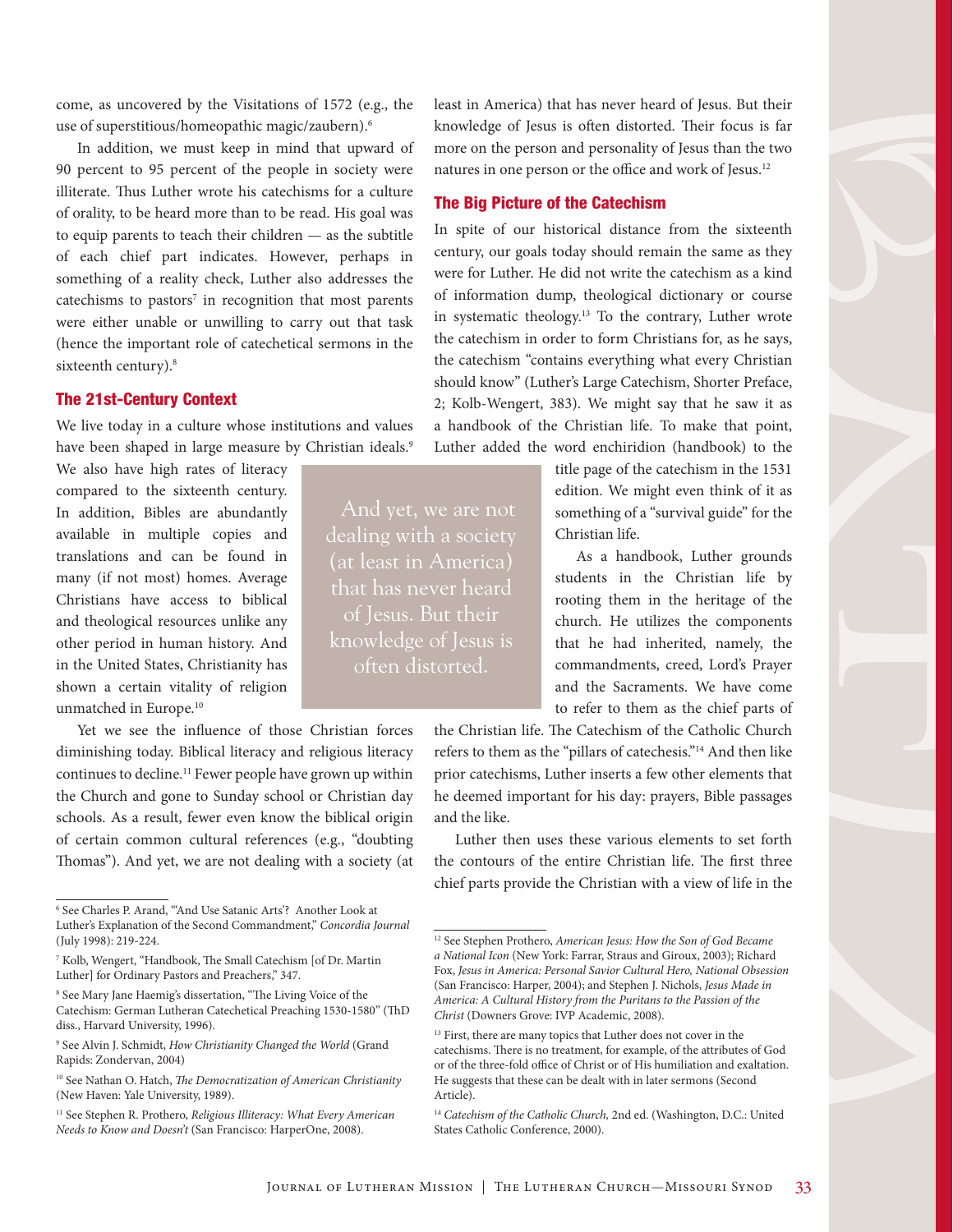world. It provides Christians with something of a story: God's grand story. The next three chief parts (Baptism, confession/absolution, Lord's Supper, baptismal booklet, brief form of confession and the marriage booklet) orient us to live our life within the Church. Finally, the last section (daily prayers and table of responsibilities) orients us to the everyday life of a Christian within creation.

So, what kind of Christian does he hope to form?

Luther aims to orient one's entire life around faith. This is a vitally important point. Even though neither the Small Catechism nor the Large Catechism utilizes the language of justification, the emphasis of the entire Reformation comes through loud and clear in the way that each of the chief parts centers on the theme of faith. We might characterize its overarching theme as the "art of living by faith." It's an art in that it is not learned all at once nor is it something that one can apply to specific situations in a purely mechanistic manner.

Consider how the theme of

faith shapes the Christian worldview in the first section of the catechism. The First Commandment and the "Close of the Commandments" enclose the other nine commandments with the words, "we should fear, love and trust in God." The First Commandment<sup>15</sup> is then woven through each individual commandment. Each article of the Creed opens with the words, "I believe." They conclude with the words, "This is most certainly true." Although Luther does not provide a definition of faith in the Small Catechism, one learns the "pro me" of faith by learning the grammar of faith. So notice how Luther teaches one to talk "faith talk." I believe that God made me, provides me, gives me, protects me, redeems me, purchases me that I may be His own, calls me, enlightens me, etc. Each petition of the Lord's Prayer is a prayer for faith over and against Satan's attacks and assaults upon our faith. This is especially apparent in nearly every petition of the Large Catechism. But even in the Small Catechism, note how we repeatedly acknowledge that this petition is indeed carried out by God "without our prayer" but we pray that it may occur within our own lives as well.

From this view of life in the world offered in the first three chief parts, we move into the life of the Church that we might describe as the "nourishment of faith." Here faith is born and strengthened by means of the Word that is carried to us in the sacraments from Baptism to

For Luther the struggle for faith does not begin prior to faith; it commences once the Spirit has ignited the "spark of faith" within us. The moment Satan, which is tantamount to a declaration of war. And so the life of the Christian is a life of struggle and a constant battle against those forces that would undermine and snuff out our faith.

confession to the Lord's Supper. Perhaps the best example of the theme of faith here is found in the fourth question of the Lord's Supper regarding those who are worthy and well-prepared, namely, "those who believe the words, given for you and shed for you for the forgiveness of sins."

The final section of the catechism deals with daily prayers and vocation. We might characterize this as the "exercise of faith." In light of justification, Luther helps the Christian to embrace life on earth as service to God. The rhythms of daily life provide the context and

opportunity for our daily prayers. You have to get up in the morning? "Pray." You have to eat? "Pray." You got to bed at night? "Pray." And note how the theme of faith emerges again. For example, what advice does Luther give in the evening prayer? "Lay your head down on your pillow and go to sleep." In other words, don't lay there tossing, turning and worrying about tomorrow. You just prayed, "into your hands I commend myself, my body and soul and all things."

So pulling all of this together, we might characterize the various sections of the catechism as dealing with aspects of a life of faith, namely: the "need for faith" (the Ten Commandments) since as creatures we cannot live without faith; the "gift of faith" (Creed) as it recounts all of the gifts of God from creation to the resurrection thus engendering and strengthening faith; the "battle cry of faith"16 as prayer puts us on the front lines of the war with Satan; the "nourishment of faith" (sacraments within the

<sup>&</sup>lt;sup>15</sup> Where the Small Catechism weaves "fear and love" through the Ten Commandments, the Large Catechism focuses more on "fear and trust."

<sup>&</sup>lt;sup>16</sup> See "The Lord's Prayer in Luther's Catechisms: The Battle Cry of Faith," *Concordia Journal* 21(January 1995): 42-65.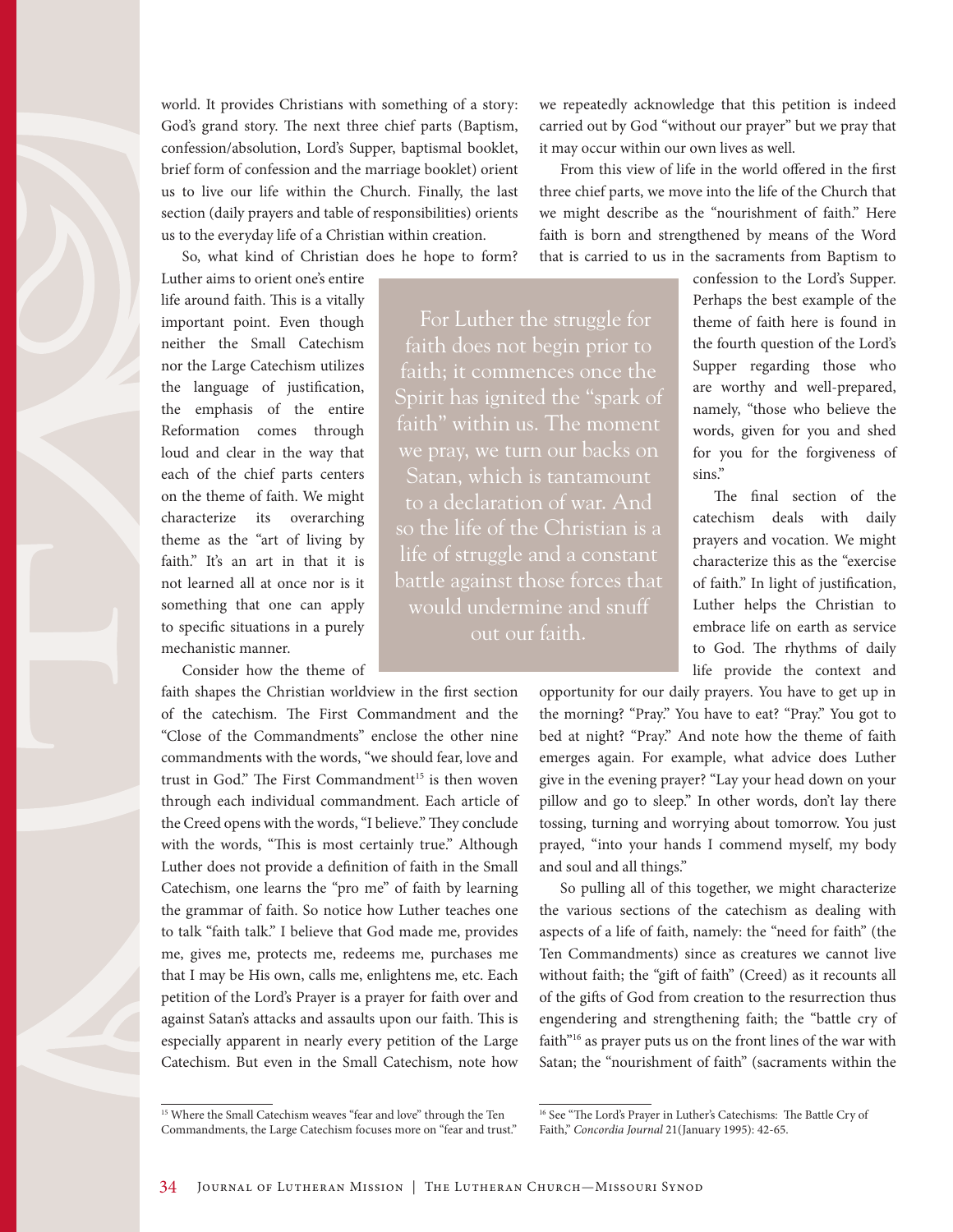church), and the "exercise of faith" (our prayer lives and vocations within the world).

#### A Few Catechetical Assumptions/Guidance for a Theology of Missions

In this section, I'm going to highlight a few catechetical insights that might provide us with some working assumptions for thinking about mission and witness in the twenty-first century.

#### The Theological Structure of the Catechism

Let's begin with the structure of the first three chief parts. There has been a fair amount of debate about the ordering of the catechism over the years, namely, whether or not to begin with the Ten Commandments or the Creed.17 Below are two things we can discern.

First, the catechism gives us a Law/Gospel structure for the Christian life. Obviously, one of the most distinctive features of Luther's catechisms lies in the way in which Luther began the catechism with the Ten Commandments. He is the first within the Christian tradition to do this intentionally and deliberately. The traditional ordering since Augustine was Creed, Prayer andLord's Prayer, which was meant to correlate with Paul's "faith, hope and love." Luther adjusted the ordering for the sake of writing a manual that could be used in helping people prepare for confession/absolution in 1520. Thus the commandments diagnoses our condition, the Creed provides the "medicine" and the Lord's Prayer describes how to take that medicine. By the late 1520s, the pattern remains the same, but Ten Commandments take on a bit more of a pedagogical emphasis as Luther writes the catechism for the instruction of the young.

Second, the distinction between the Law and Gospel pattern of the catechism must in turn be considered within a larger creedal framework or, better yet, within the larger creedal narrative of the catechism. Consider the following:

Luther for the most part interprets the Ten Commandments in light of the theology of the First Article of the Creed. After all, the Law presupposes the goodness of God's gifts and provides the instructions for the proper use of those gifts according to God's purposes. In addition, the Ten Commandments deal largely with the First Article gifts of God. Thus it is not without accident that where the Small Catechism concludes with the words, "for which it is my duty to thank and praise, serve and obey," the Large Catechism attaches the words, "as he has enjoined in the Ten Commandments"(LC II, 19; Kolb-Wengert, 433). Thus we have God's gifts (First Article) and the proper use of them (Ten Commandments). Misusing these gifts through idolatry results in their terrifying accusations as they come crashing down upon us. This brings us to the doorstep of the Second Article.18

The Second Article provides the center or fulcrum of the catechism, or at least its first three chief parts, holding it together in unity. It picks up where the First Article leaves off, but presupposes that something has gone awry between those two articles for now we find ourselves captive to Satan and thus "lost and condemned." (The First Article of the Large Catechism fills in some of the blanks by noting that we don't like to acknowledge these gifts as coming from God and so "swagger about and boast and brag" as if have these gifts of ourselves).19 And so, the Second Article opens the way for our rescue and deliverance to Christ's kingdom along with life under the lordship of Christ. And so how does Christ bring us under his rule having defeated "sin, death and the devil"? By sending the Holy Spirit, (Augsburg Confession, Article 3, 405; Kolb-Wengert, 38-39) who in turn brings us under the rule of Christ. This then becomes the focus of the Third Article of the Creed.

Luther then expounds the Lord's Prayer in light of the Third Article. The connection is not hard to see. To borrow from the Apostle Paul in Gal. 4:6, the Holy Spirit goes into our hearts, crying, "Abba! Father!" And so we move from the Third Article to the Lord's Prayer. In addition, for Luther the struggle for faith does not begin prior to faith; it commences once the Spirit has ignited the "spark of faith" within us (Formula of Concord, Article 2, 54; Kolb-Wengert, 554). The moment we pray, we turn our backs on Satan, which is tantamount to a declaration of war.20 And so the life of the Christian is a life of struggle and a constant battle against those forces that would undermine and snuff out our faith.

<sup>17</sup> See chapter four of Charles Arand, *That I May Be His Own: An Overview of Luther's Catechisms* (Saint Louis: Concordia Academic Press, 2000) for a more complete discussion, which is summarized here. See also Albrecht Peter's five-volume commentary on Luther's catechisms (Saint Louis: Concordia Publishing House).

<sup>&</sup>lt;sup>18</sup> And so Luther notes, "Therefore, if we believe it, this article should humble and terrify all of us." Preceding that, he notes that this is because we misuse the gifts of God and fail to "thank him or acknowledge him as Lord or Creator" (Kolb, Wengert, 433). <sup>19</sup> Ibid.

<sup>20</sup> C.S. Lewis' *The Screwtape Letters* (New York: Macmillan, 1943) picks this theme up as well.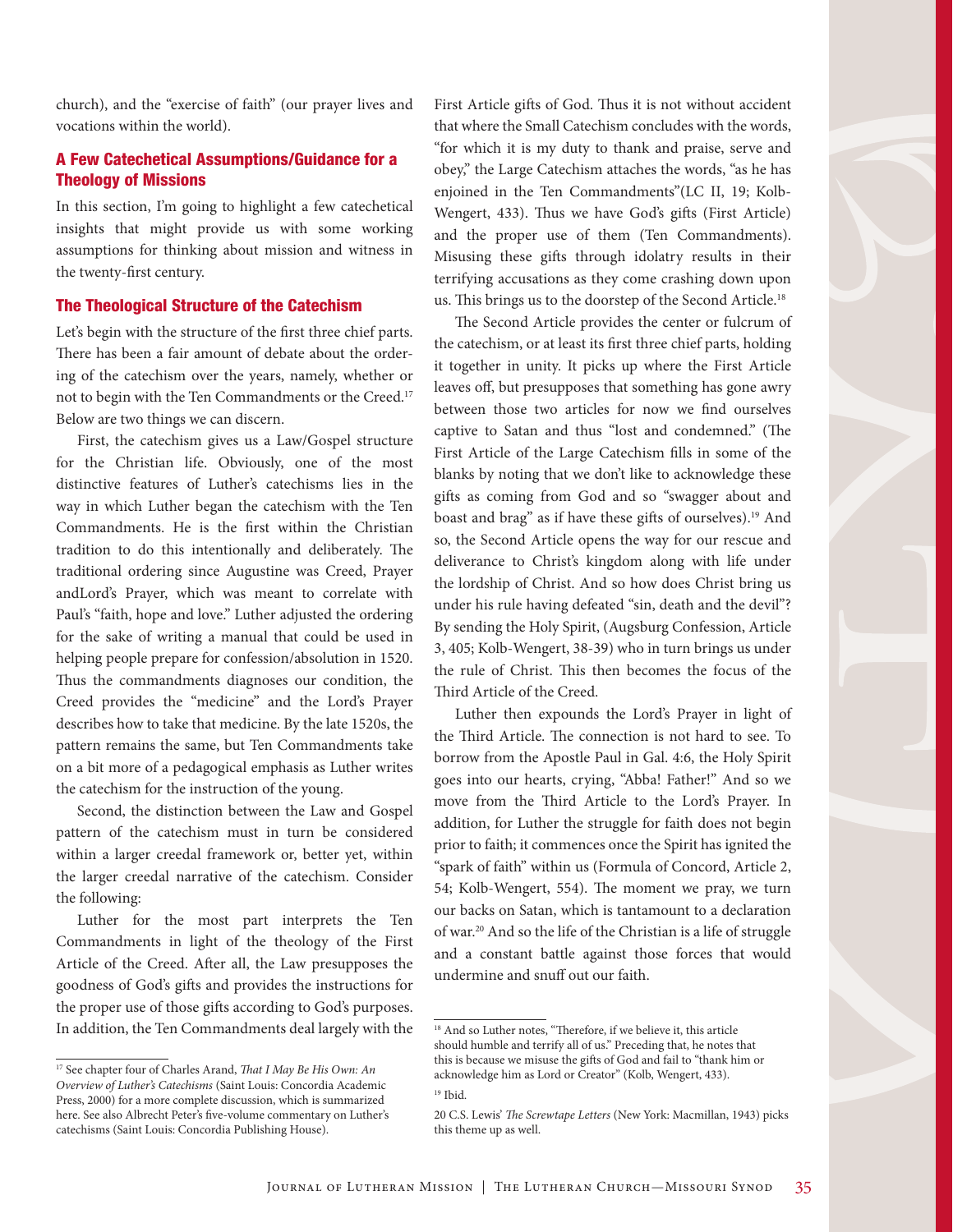#### "I Am a Creature!" First Commandment — First Article Assumptions

Now let's consider a couple implications that arise for us out of Luther's interpretation of the first commandment in light of the First Article of the Creed. First, what question is Luther asking here? Note that he is not asking whether or not there is a God. He assumes that there is one. Nor is he asking the question, "What is a god?" He assumes that people see that a god is that to which you look for all good things (LC I, 2). Nor is he asking the question, "Should you have a god?" He assumes that you already have one. Why? Because as creatures, we must look somewhere for life. No, the question is solely, "Which god is yours?"<sup>21</sup> That will determine whether one has true faith or false faith (LC I, 2-3).

Think for a moment about Luther's starting point. He works with an anthropology that assumes that we are creatures. Consider how he opens his explanation to the First Article in the Large Catechism. He asks, "What does it mean to confess that God is the creator?"

He answers remarkably (and perhaps surprisingly), $22$  that it means I am a creature, "I am God's creature" (LC II, 13; Kolb-Wengert, 432). Now, by definition, creatures do not have life of themselves. They are not

self-sufficient and self-sustaining. They must seek life from outside of themselves. Luther makes this abundantly clear in his explanation to the First Article of the Creed. As human creatures, we need to look somewhere for what Kolb frequently refers to as "identity, security and meaning."

By beginning with the assumption that we are creatures, Luther works with a recognition that everyone is already a part of God's story by virtue of being His creatures and living in His creation! God is the creator; we are His creatures. That is who we are and what we are. It defines our core identity. In fact, we are His creatures before we are His children.<sup>23</sup> We are human creatures who have now been adopted as children of God in Christ. And because people are creatures they cannot live without a god. The only question left is, "Where do you look for such things?"

By interpreting the commandments in light of the First Article, Luther shows that the Law's accusations do not come out of the clear blue. The Law is already at work within the world.<sup>24</sup> In other words, as we encounter the Ten Commandments and experience them as "the crushing force of God's design for human life when they are not taken seriously" (Kolb), or we experience them as the "weight of life" (to borrow a phrase used by Barry Lopez in a different context). And because I am "God's creature," I am accountable to the Creator.

So what might we take away from this? We begin by listening to people's stories, their hopes and their problems. We listen to hear on what they may be centering their lives and where they look for security and meaning. And we listen to the ways in which the Law is bearing

Luther aims to orient one's entire life around faith.

down upon them, the ways in which God's design for life has come crashing down upon them due to their idolatry. At that point, we can lead them to see that these idols cannot bear the weight of their faith; they will not hold

up when the going gets tough. They will not rescue the person out of their predicament.

#### "Jesus Has Become My Lord!" Second Article **Assumptions**

Interestingly, Luther never uses the "j" word, namely, the language of justification, in order to express the Gospel. Perhaps it is because as he is addressing peasants who would have little conception of how courtrooms work or be familiar with legal language or its metaphors. Instead Luther uses the feudal language of lordship, something that the average person would understand well as they lived with it every day. And with it, Luther utilizes the language of victory of the powers that enslaved us, (sin, death and the devil) into which he incorporates the vicarious satisfaction (with Christ's holy precious blood and innocent suffering and death).

<sup>&</sup>lt;sup>21</sup> As an aside, I always thought that Luther's starting point made more theological sense than those two questions that arose out of James Kennedy's *Evangelism Explosion* several decades ago. Do you remember those? "If you were to die tonight, do you know without a doubt that you would go to heaven?" And second: "If God were to ask you why should I let you into my heaven, what would you say?" Now, those questions presuppose that (1) that someone believes in heaven and (2) that they want to go there. Now, I've been told that those are still fairly reasonable assumptions, especially if one lives in certain regions of the Bible Belt.

<sup>&</sup>lt;sup>22</sup> In that Luther does not proceed to a discussion of God's nature or attributes.

<sup>23</sup> In conversation with James Nestingen, he pointed out that the Gospel restores us to our creatureliness. "To be glad and content to be a creature [versus wanting to be more than a creature]—that is redemption."

<sup>24</sup> See Gustav Wingren, *Creation and Law*, trans. Ross Mackenzie (Edinburgh: Oliver & Boyd, 1961)..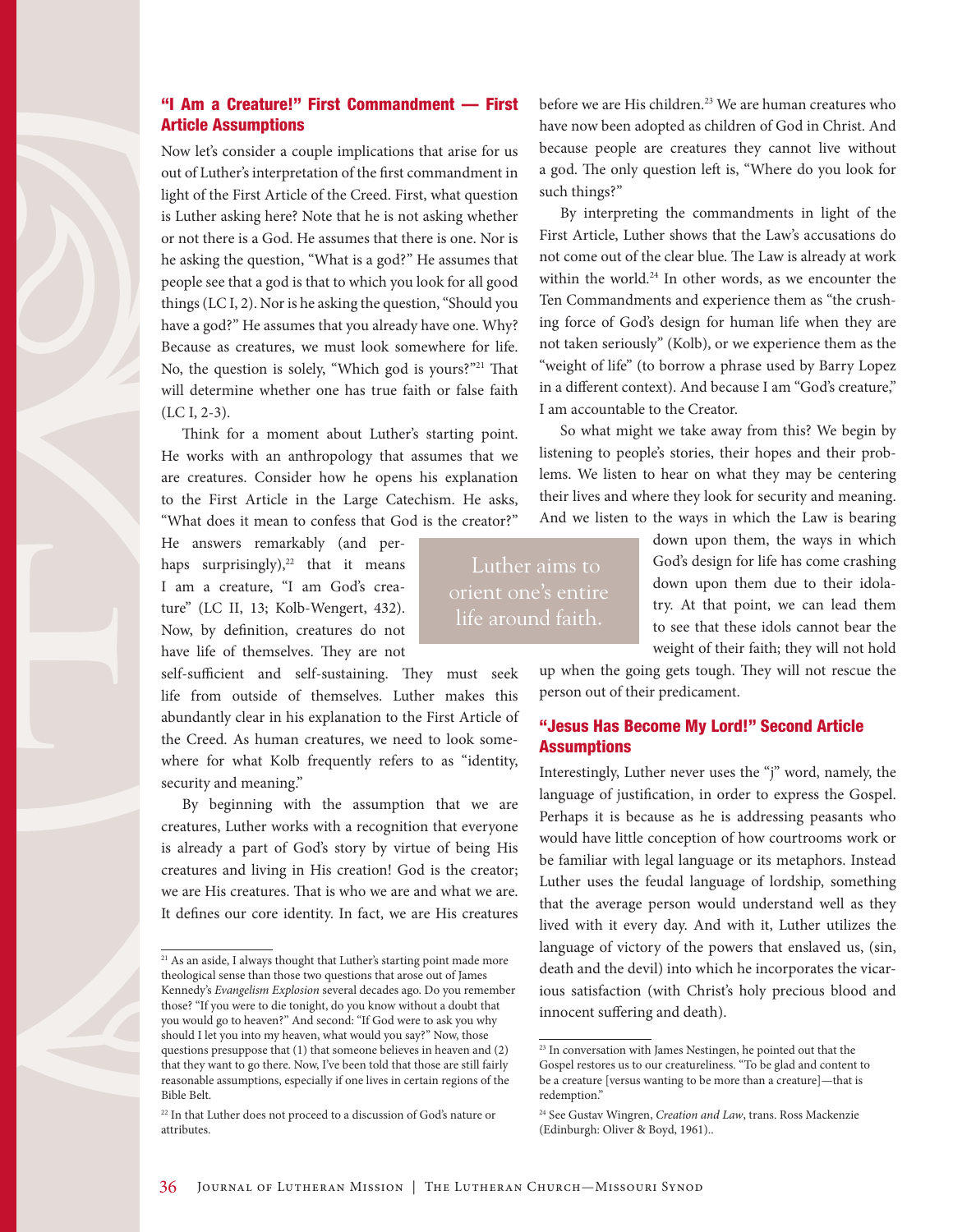The catechisms thus give us a narrative that portrays how God created us and how we lived in paradise. But then the devil led us into captivity. We no longer had a lord or king. Instead we lived only under tyrants and jailers.25 The Small Catechism then picks up the story with the scene of a battlefield. On one side of the battlefield, lined up from horizon to horizon are Satan and his minions. We are captives behind enemy lines. Then Christ appears on the battlefield (like David battling Goliath). By virtue of His vicarious suffering and death and by virtue of His resurrection, Christ defeats Satan (Luther's "marvelous duel" image), frees us from that captivity and carries us to His kingdom where we live in everlasting

"righteousness, innocence and blessedness."

What might this suggest for the ways in which we articulate the Gospel in various contexts? As we listen to people, we identify those images or metaphors that allow us to bring the Gospel to bear upon their lives.<sup>26</sup>

#### Life in the Church: Third Article — Lord's Prayer **Assumptions**

A couple of important insights for missions emerge in Luther's treatment of the Third Article of the Creed.

First, it provides an orientation to the focus of the

Spirit's work and how He carries it out within individual Christians. The catechism makes the point that the Holy Spirit's work is to direct us to Christ or bring us to Christ. In other words, the entire focus of the Spirit's work is Christ. He sanctifies us by bringing us to the Lord Christ to receive His benefits (LC III, 39; Kolb-Wengert, 436). This establishes a very close link between the Second and Third Articles, virtually treating them as aspects of one event (i.e. being brought under the lordship of Christ). And then over and against the semi-Pelagianism of Gabriel Biel's nominalism, it makes the point that

we cannot come to faith by our own efforts. As such, this article helps us to address concerns raised by both Pentecostal theology and Evangelical decision theology respectively.

In the second half of his explanation, Luther moves toward the Church as the context and setting of the Spirit's work. Note how the article starts out with the individual Christian confessing, "The Holy Spirit calls me by the Gospel." Luther then connects that Spirit's work in the individual with the Spirit's work in the Church. And so the article continues, "even as" (*gleichwie*) the Spirit does so for the entire Church. The "*gleichwie*" here parallels its usage in the Second Article where it states

When it comes to missions, the entire life of the person coming to faith. We cannot be content with the moment of conversion (not that we with the igniting of the "spark of faith." Satan will do his best to extinguish that faith. people with what they need for a lifetime of struggle.

that we will live under Christ and in His kingdom "even as" (*gleichwie*) he is risen from the dead." One might suggest then that second statement depends upon the first. So the Spirit calls me by the Gospel "even as" the Spirit calls and gathers the entire Christian church on earth. Or as Luther puts it, the Church is the "mother that begets and bears every Christian" (LC III, 42; Kolb-Wengert, 436).

We do not promise that the life of the Christian within the Church is a life of ease or prosperity on this side of the second coming. It is a life under the cross. For Lutherans, the life

of struggle does not precede faith; instead it commences with birth of faith. In confessing that Jesus has become our Lord, we declare war on Satan. He now devotes all his energies toward undermining and destroying our faith. For Luther, prayer becomes our weapon in the "spiritual warfare" in which we now find ourselves embroiled. So for what do we pray?

Consider the Third Petition of the Lord's Prayer. We have to remember that, originally, the introduction and its explanation were not part of the Small Catechism. So the Third Petition summarizes the first two petitions, which deal with God's name and faith, respectively. In the First Petition, we ask that God's name be proclaimed and honored. This takes place through the Word. Name and Word belong together. In the Second Petition, we pray

 $^{\rm 25}$  Luther provides a nice account of that narrative in the Large Catechism (Kolb, Wengert, 434).

<sup>26</sup> Here we might consult J. A. O. Preus' book, *Just Words: Understanding the Fullness of the Gospel* (Saint Louis: Concordia Publishing House, 2000) and Robert Kolb's *Speaking the Gospel Today: A Theology for Evangelism* (Saint Louis: Concordia Publishing House, 1995).